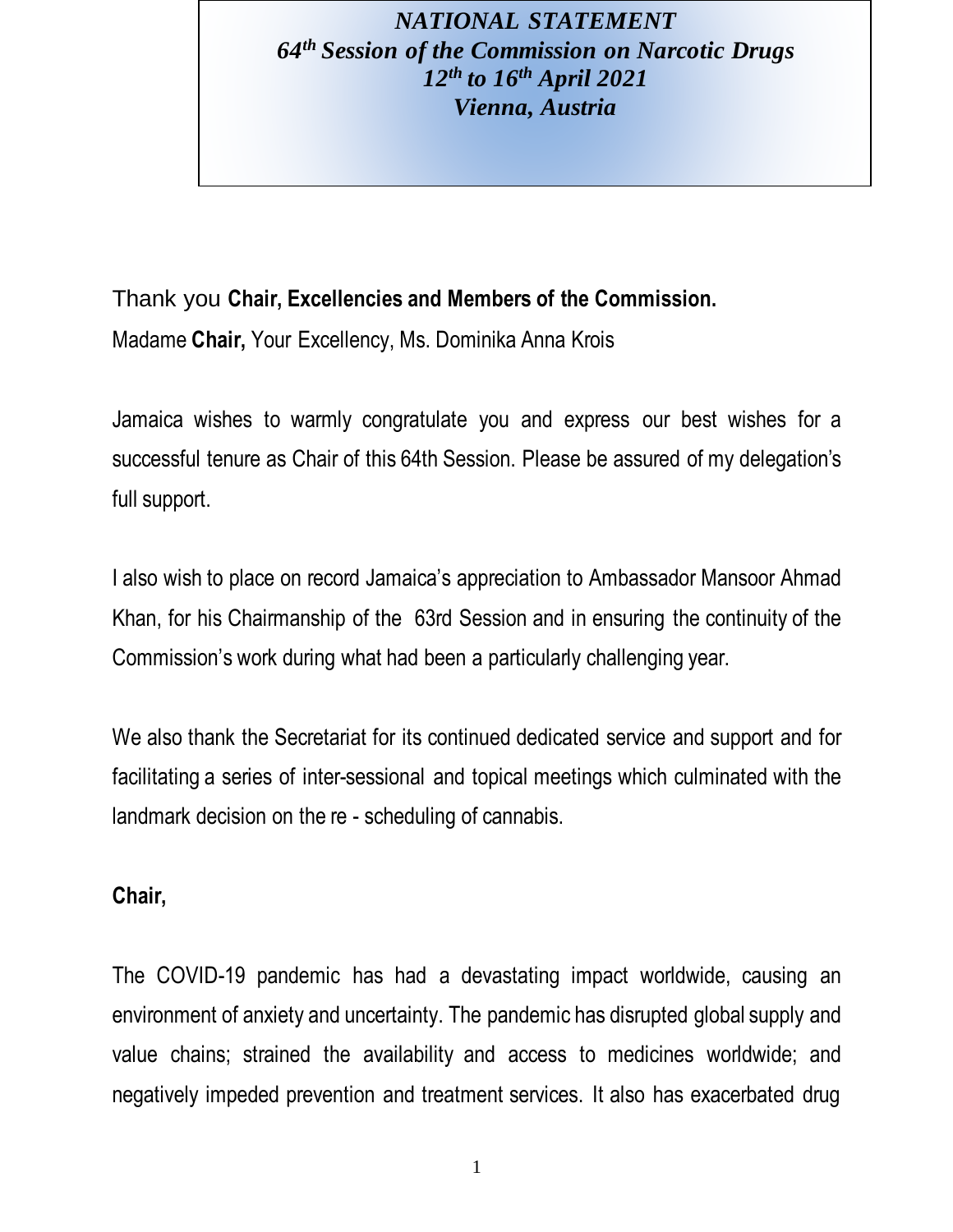use disorders, mental health conditions and further challenged global efforts to tackle illicit trade in narcotic drugs, including illicit trade routes.

There remains to be equitable access to controlled medicines which are critical for general healthcare, palliative care and pain management. Regrettably, this inequity has also plagued the delivery of vaccines, diagnostics and therapeutics related to COVID-19, leaving the most vulnerable behind.

However, as with many crises there are also opportunities. There is an opportunity therefore to dismantle inequity, as well as to strengthen our global commitment and actions to tackle the world drug problem.

#### Chair,

This Year marks the 60th anniversary of the 1961 Single Convention on Narcotic Drugs and the 50th anniversary of the 1971 Convention on Psychotropic Substances.

It is therefore opportune for us to take stock, prioritize the review of the current drug control architecture, and to recalibrate the global response to drug control matters. Undoubtedly, the pandemic has impacted us all; albeit to varying degrees of severity, resulting in socio-economic upheaval, as well as leaving health systems on the brink of collapse.

As such, there is an urgent need for countries to be given greater flexibilities in designing policies that reflect their national realities and contexts. In this regard, we

2